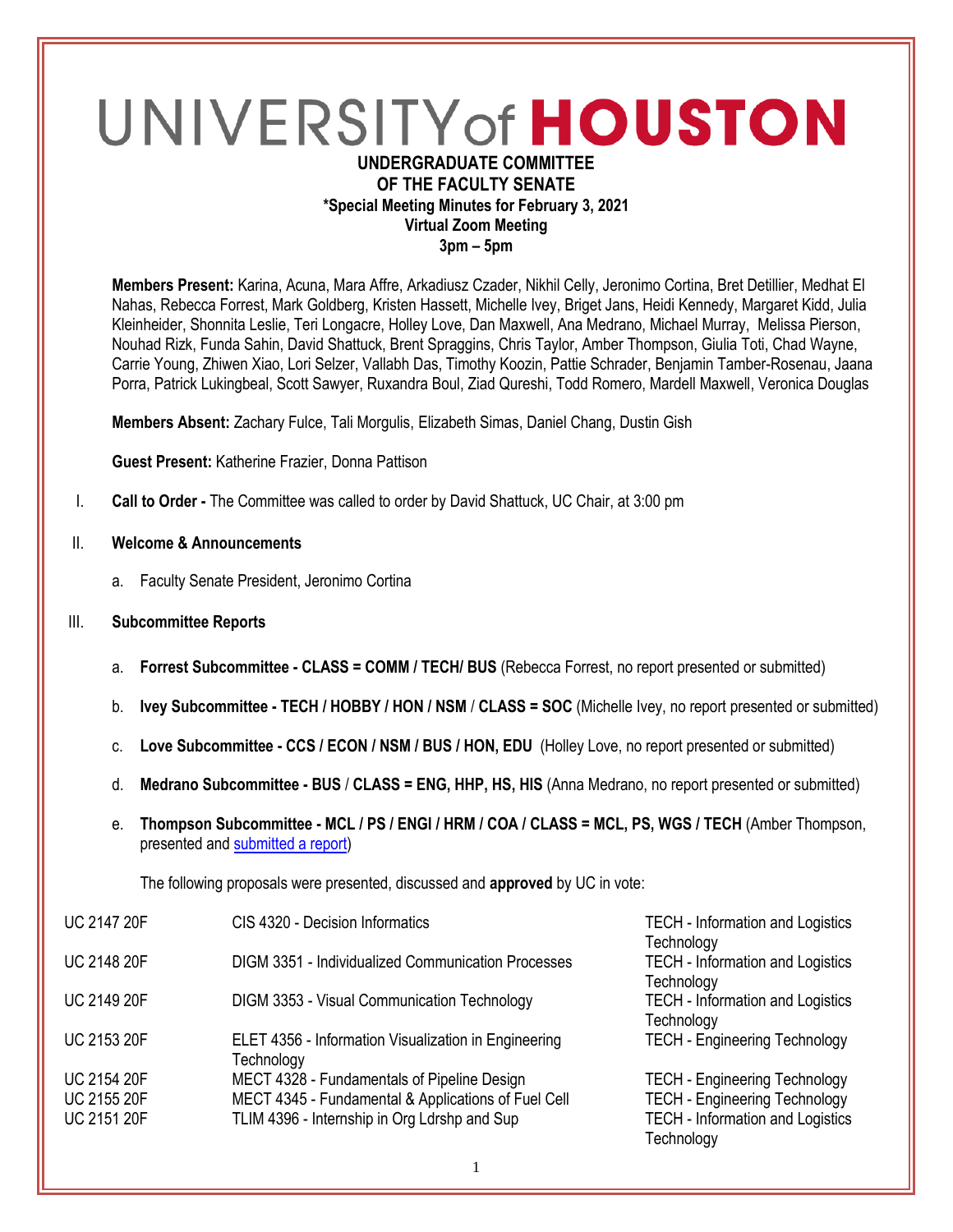| <b>UC 2152 20F</b> | TLIM 4397 - Selected Topics Org Leadership          | <b>TECH</b> - Information and Logistics<br>Technology           |
|--------------------|-----------------------------------------------------|-----------------------------------------------------------------|
| <b>UC 2218 20F</b> | <b>Computer Engineering Technology, BS</b>          | <b>TECH - Engineering Technology</b>                            |
| <b>UC 2223 20F</b> | <b>Computer Information Systems, BS</b>             | <b>TECH - Information and Logistics</b><br>Technology           |
| <b>UC 2219 20F</b> | Electrical Power Engineering Technology, BS         | <b>TECH - Engineering Technology</b>                            |
| <b>UC 2220 20F</b> | <b>Fashion Merchandising Minor</b>                  | TECH - Human Development and<br><b>Consumer Sciences</b>        |
| <b>UC 2221 20F</b> | Human Resource Development, BS                      | <b>TECH - Human Development and</b><br><b>Consumer Sciences</b> |
| <b>UC 2222 20F</b> | Human Resource Development, Minor                   | <b>TECH - Human Development and</b><br><b>Consumer Sciences</b> |
| <b>UC 2224 20F</b> | Technology Leadership and Innovation Management, BS | <b>TECH - Information and Logistics</b><br>Technology           |

### IV. **Old Business**

a. TCCNS Adoptions – Approved

University Offices – Office of the Provost – Student Success

- b. UC Bylaw Amendments Amended by UC, and then tabled:
	- i. The proposed amendments to the UC Bylaws developed by the UC Bylaws Review Subcommittee were moved and seconded and opened for discussion.
	- ii. Amendment 1, Add the word "undergraduate" before semester credit hours in item II. B. 2. Moved, seconded, discussed and adopted.
	- iii. Amendment 2, Change the wording in item II. B. 2. d., so that it will read:
	- iv. Should any seat or seats remain unassigned due to rounding, the college or colleges that were closest to the cut off for another seat before rounding, in part c above, will be awarded the remaining seat or seats.
	- v. Moved, seconded, discussed and adopted.
	- vi. Amendment 3, Change the percentage cap in II. B. 2. f., from 25% to 19%. Moved, seconded, discussed, not adopted (not passed).
	- vii. Motion to table the amended proposed amendments, seconded, tabled.

UC 2278 21S [UC Bylaws Fall 2020 amendments](https://uofh.sharepoint.com/:li:/s/uc/E59p8O7QoOpEij9znxz3LJUBo41qRhLtdx4TgRbfflOWZQ?e=2R1vOe) Undergraduate Committee of the Faculty Senate

Supplemental Documentation:

[UC Bylaws Final 9\\_2011](https://uofh.sharepoint.com/sites/uc/admin/Shared%20Documents/Bylaws/BYLAWS%20FALL%202020/UC%20Bylaws%20Final%209_2011.doc?d=wd0126a2f1d244a9991979d981384d3a5) – Current Official Bylaws [UC Bylaws Final 5\\_2019](https://uofh.sharepoint.com/sites/uc/admin/Shared%20Documents/Bylaws/BYLAWS%20FALL%202020/UC%20Bylaws%20Final%205_2019.docx?d=wc2a2804a2ebb450fa34987509321eb2f) – Amendments Approved by UC but not adopted

## V. **New Business**

a. A motion from the chair regarding representation on the UC for the spring 2021 elections. The motion was:

Use undergraduate semester credit hours in item II. B. 2., and should any seat or seats remain unassigned due to rounding, the college or colleges that were closest to the cut off for another seat before rounding will be awarded the remaining seat or seats.

The motion was seconded, discussed, and approved by unanimous vote of the committee.